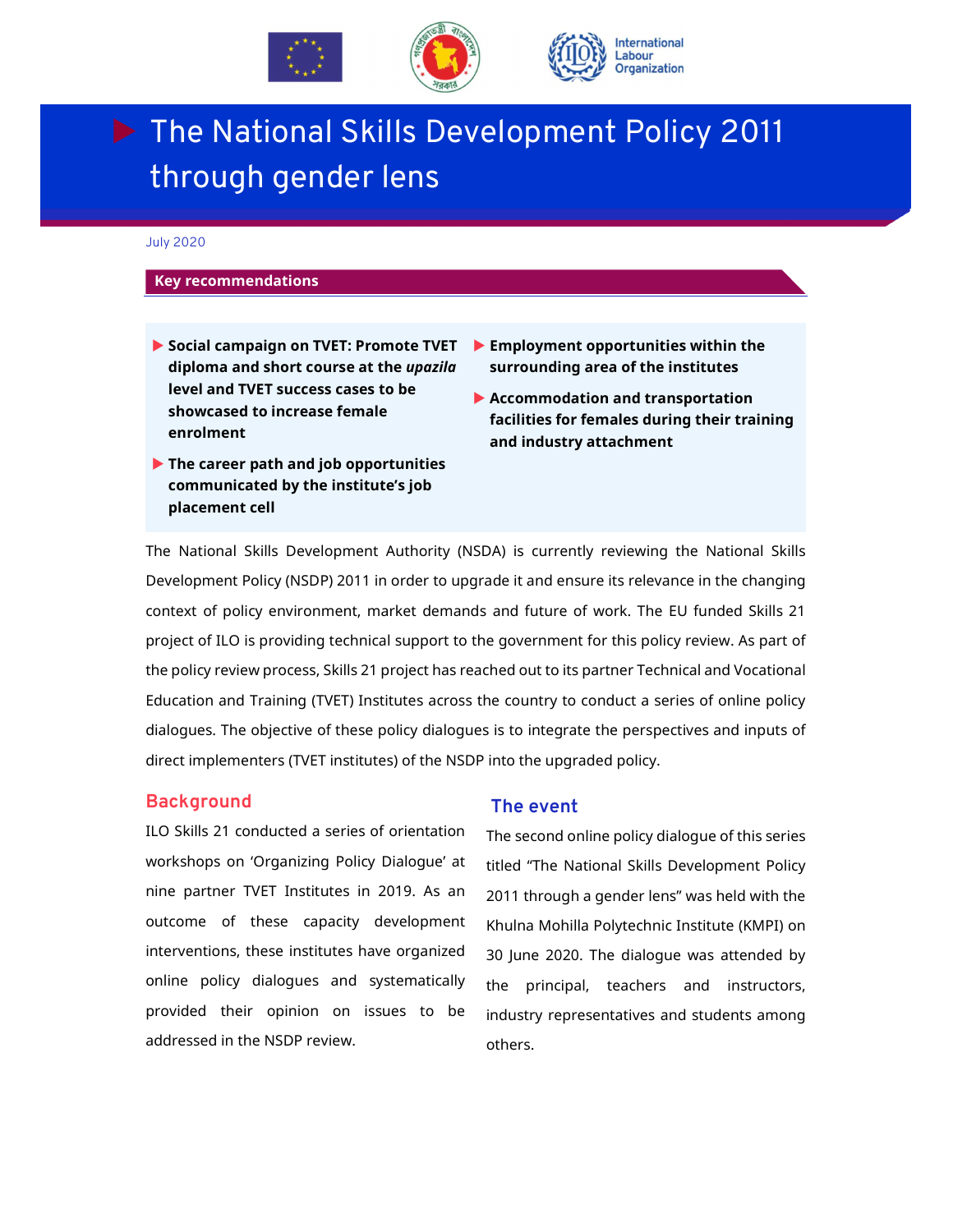### **The discussion**

The policy discussion brought out different issues relevant to the NSDP from the perspective of inclusion of women in skills development. Since KMPI is an exclusive female institute, the participants highlighted specific problems relating to female students in TVET sector that can be addressed through NSDP. The issues ranged from low enrolment of female trainees in TVET, absence of clear career paths, lack of local demand based courses, lack of awareness among female TVET graduates on job prospects; to cultural barriers to access due to distance of institutes and industries, lack of accommodation and transportation facilities. Despite NSDP 2011 provision to support and promote inclusion of women in skills development; *female enrolment rate in TVET institutes is significantly low*. The TVET courses are still not considered as a popular line of education despite government efforts. Increasing female enrolment was raised as a policy priority in the discussion. This is also evident from the very low enrolment rate in KMPI. Out of the 500 available seats, current enrolment is only 220.

The principal of the institute identified the higher minimum requirement of CGPA in government institutes compared to their private counterparts as one of the reasons of low enrolment of female students. While private institutes require only CGPA 2-2.5, government institutes require minimum CGPA 3-3.5.

Another identified underlying reason for low female enrolment was the lack of relevant courses for women. By relevance, the Principal of Khulna Mohila Polytechnic Institute pointed towards the courses that lead to better and suitable job prospects within the locality and preferably allow working remotely from home.

Accommodation facility considering the current context of social safety and security has been identified as another area of concern that results in low enrolment of female students who live far away from the institutes.

As a possible solution to low enrolment of female students due to lack of security, female students and teachers suggested including *accommodation provision and transportation facilities* during their training in the TVET institutes. This would address the family concerns about the female student's security which often is a barrier to their education in TVET.

- *We can introduce women friendly technology courses to attract more female students to our institute. NSDP's section 11.4 has specific mention of discontinuing the less popular courses and TVET institutes are given authority to introduce new courses*.
	- Kazi Neamul Shaheen / Principal / Khulna Mahila Polytechnic Institute

An important policy concern is the *social image of TVET sector*. Some of the female students raised the issue that women are very often discouraged to enter into TVET sector for education as public perception of TVET, especially among the people from upazilla level is very negative. This could be linked to the *lack of awareness about the prospect of TVET graduates***.** To address the lack of awareness, many advertising campaigns are conducted in district level from the TVET institutes. However, bringing *social campaigning at upazilla level* might help change public perception and bring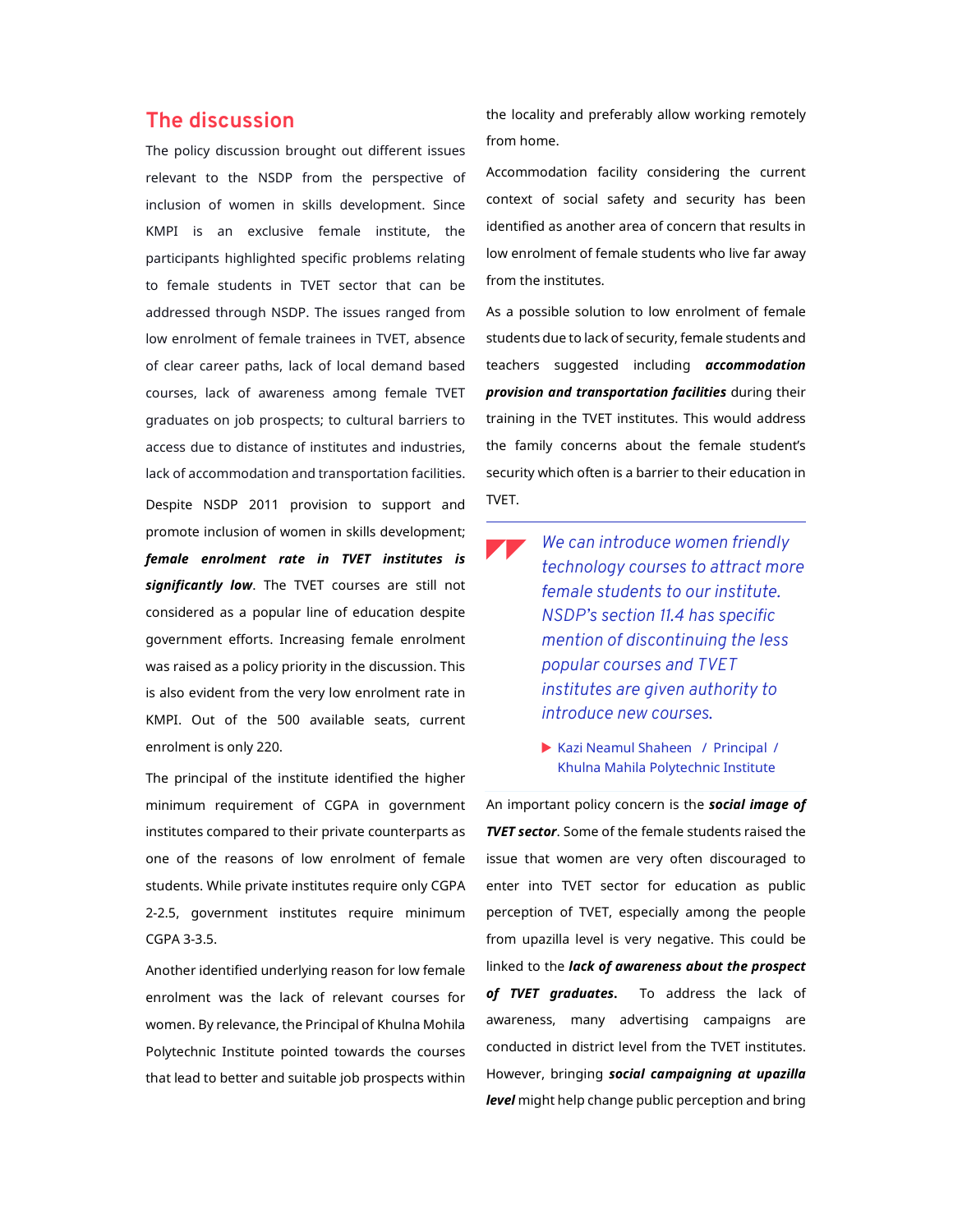more female students into TVET. The *success cases of female TVET graduates can be promoted* through these campaigns for changing negative public perception of it. Hearing about female graduates working in the industries and earning on their own could encourage more parents to admit their girl child in TVET institutes for shaping their careers.

Reflecting on **female graduates' lack of interest to travel further for industry attachments** and preference of staying at home following their graduation, reviewing the existing courses to cater to the local market demand was suggested. Masum Bellah, one of the teachers of Khulna Mohilla Polytechnic raised the issue of absence of local industries relevant to the courses offered in their institutes. Owing to the conservative mentality of parents, students do not travel beyond their cities for industry attachment following their course completion. The nearest industry distance from Khulna Mohilla Polytechnic was identified to be 55km away. Thus, the **institutes should offer courses that will have prospect in local industries**.

- Khulna has very limited opportunity for job placement in technical sector. Parents don't want to send their daughters away to bigger cities. So most of the students even after 4 years of study, do not complete the industry attachment.
	- Masum Bellah/ Dept. Head (Electronics) / Khulna Mahila Polytechnic Institute

Apart from the absence and considerable distance of local industries, another reason for students not joining in employment is *unawareness of the* 

*prevailing work from home opportunities*. This implies the crucial *role of job placement cells at institutes as well as communicating a clear career path prior to and during the courses.* NSDP could provide a guideline mandating institutes to provide these services.

An observation came up in the discussion that female graduates are often demotivated to break the glass ceiling the society and their families develop for them and prefer to stay within their given boundaries. A workable solution through the NSDP discussed by the participants was to keep a scope of *motivational classes emphasizing importance of financial independence* along with regular courses supporting female students in joining industries even if far away from their home. Raising the number of female instructors would also communicate a positive message in the society and a sense of security among the female students about joining TVET courses. *Raising the number of female instructors in each TVET institutes* could be addressed in the revised NSDP for a ripple effect in the community to enrol higher number of female students in courses.

Considering the prevailing global emergency situation, online classes has been undertaken by some TVET institutes. However, a major policy concern about *women's limited access to online courses* was highlighted in this regard. In addition, instrument based trainings cannot be conducted efficiently online which is becoming an issue for the students. Therefore, it was suggested that the revised policy should *reconsider online classes as an emergency response which can further deteriorate the unequal access to digital technologies from gender perspectives*